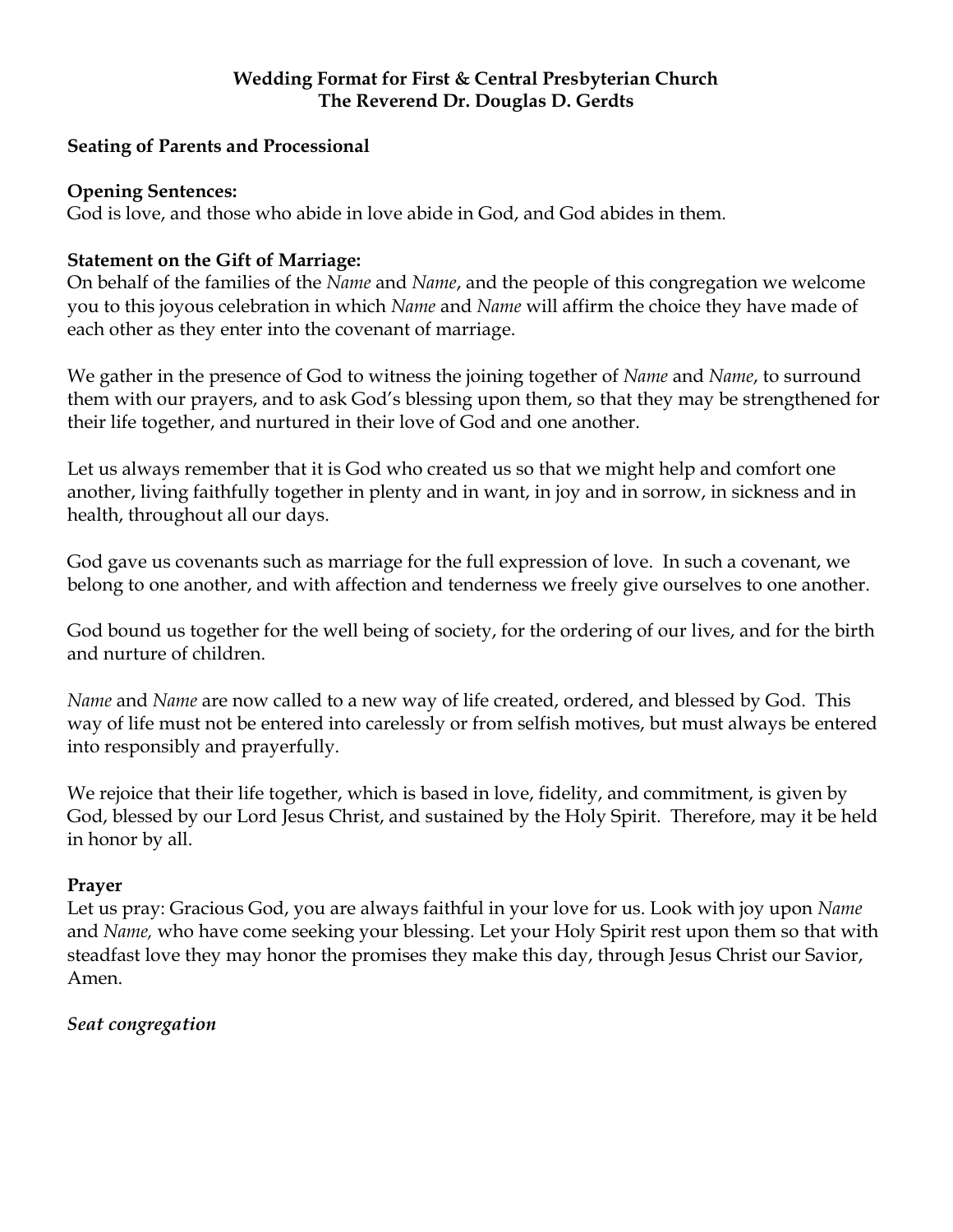#### **Declaration of Intent:**

*Name,* understanding that God has created, ordered and blessed the covenant of marriage; do you affirm your desire and intention to enter this covenant? Please answer, I do.

*Name,* understanding that God has created, ordered and blessed the covenant of marriage; do you affirm your desire and intention to enter this covenant? Please answer, I do.

### **Affirmations of the Families:**

Do you, the families of *Name* and *Name,* give them your blessing and do you promise to do everything in your power to uphold them in their marriage? Please answer, We do.

# *Walk up to raised area with wedding party (good placement for music or congregational singing)*

### **Readings**

# **Homily**

#### **Exchange of Vows:**

*Name* and *Name,* since it is your intention to marry, join your right hands, and with your promises bind yourselves to each other as husband and wife.

I, *Name*, take you, *Name,* to be my wife/husband; and I promise before God and these witnesses, to be your loving and faithful wife/husband; in plenty and in want; in joy and in sorrow; in sickness and in health; so long as we both shall live.

I, *Name*, take you, *Name,* to be my wife/husband; and I promise before God and these witnesses, to be your loving and faithful husband/wife; in plenty and in want; in joy and in sorrow; in sickness and in health; so long as we both shall live.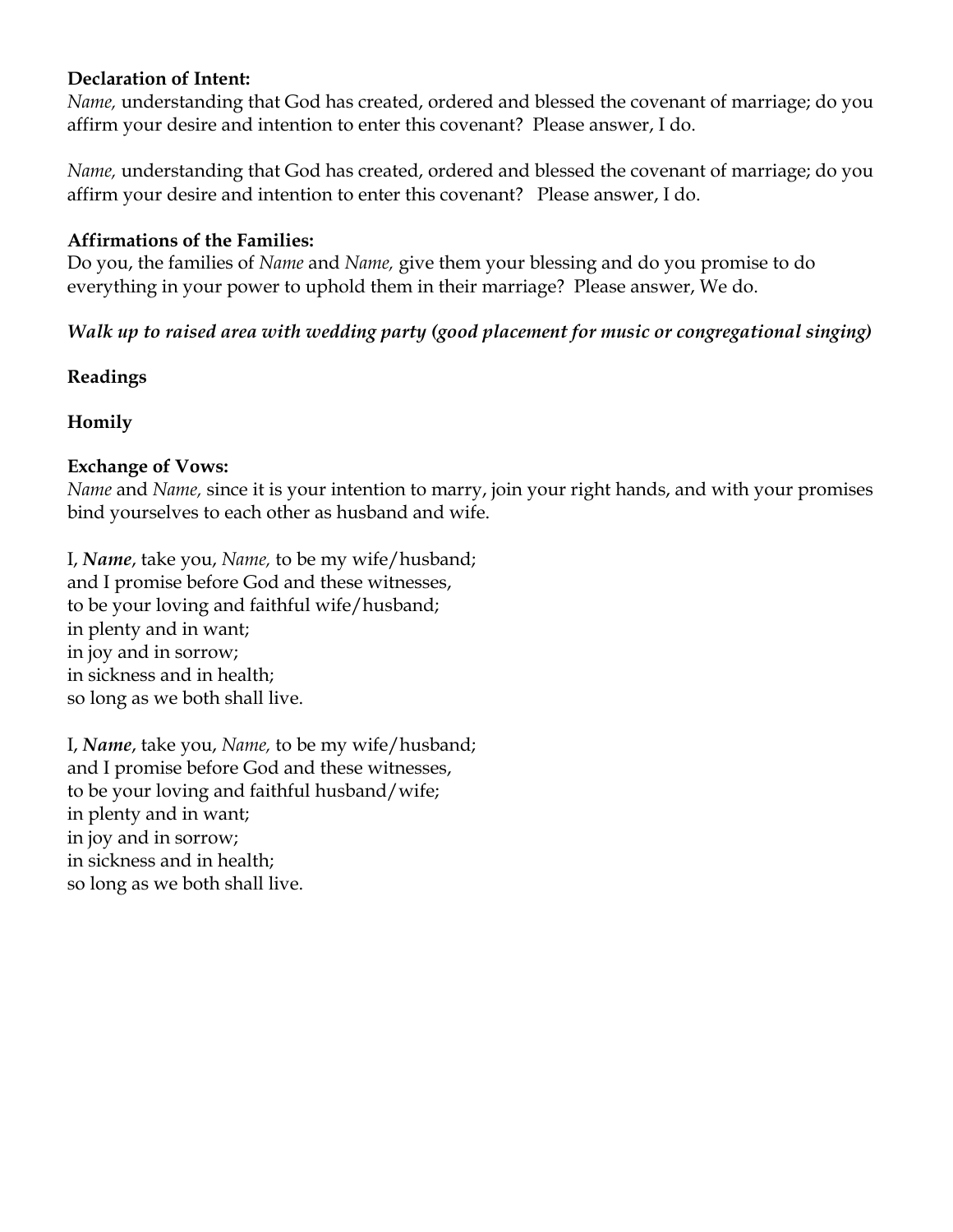## **Rings:**

By you blessing, O God, may these rings be to *Name* and *Name* symbols of the unending love and faithfulness, reminding them of the covenant they have made this day, through Jesus Christ our Lord. Amen.

*Name,* this ring I give you, as a sign of our constant faith, and abiding love, in the name of the Father, and of the Son, and of the Holy Spirit.

*Name,* this ring I give you, as a sign of our constant faith, and abiding love. in the name of the Father, and of the Son, and of the Holy Spirit.

# **Pastoral Prayer and Lord's Prayer:**

Eternal God, sprit of love and grace, give your wisdom to *Name* and *Name* that they might be to each other a strength in need, a counsellor in perplexity, a comfort in sorrow, and a companion in joy. Grant that their wills may be so knit together that they may grow in love and peace all the days of their lives. Give them grace, when they hurt each other, to recognize and confess their fault and to seek each other's forgiveness and yours. Make their life together a sign of Christ's love to this broken world, that unity may overcome estrangement, forgiveness heal guilt, and joy conquer despair. Give them such fulfilment of their mutual love that they may reach out in concern for others. Grant that all who have witnessed these vows today may find their lives strengthened and that all who are in committed relationships may depart with their own promises renewed. Enrich with your grace all partners and spouses, parents and children, that loving and supporting one another, they may serve those in need and be a sign of your reconciling love, peace and justice. Amen.

# **Lord's Prayer either spoken or solo**

# **Pronouncement of Marriage:**

Before God, and in the presence those gathered here, *Name* and *Name* have made their solemn vows to each other. They have confirmed their promises by the joining of hands and by the giving and receiving of rings. Therefore, I proclaim that they are now married. Blessed by the Father and the Son and the Holy Spirit now and forevermore. Amen!

Those whom God has joined together, let no one separate.